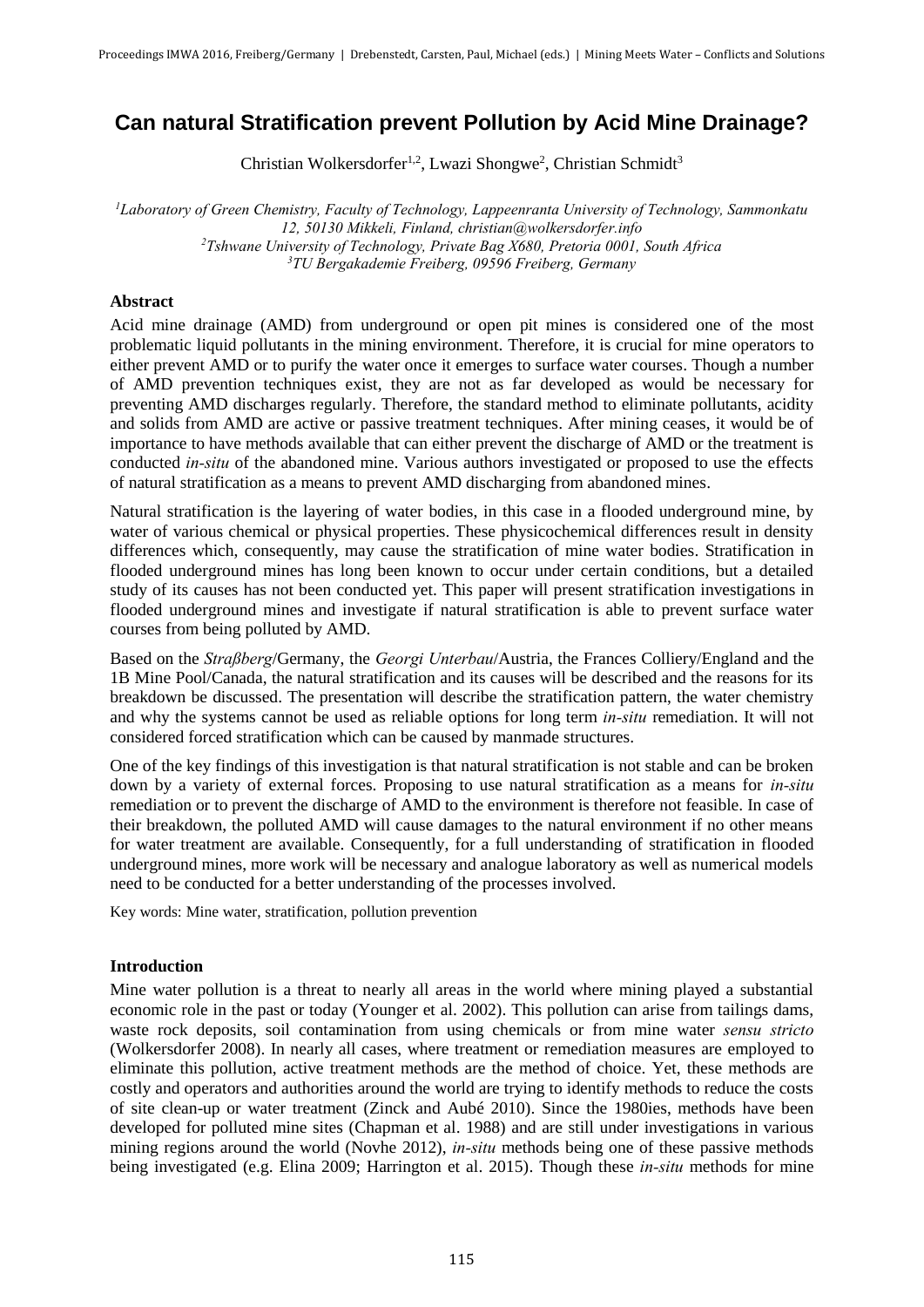water treatment have been probed or where developed, they are currently not used to a grade that might technically be feasible.

Off the potential pollution arising from working or abandoned mine sites, acid mine drainage (AMD) is one of the most problematic pollutants (Blowes et al. 2014; Kelly et al. 1988), as it usually contains elevated acidity loads or potentially toxic elements (PTE). Yet, also circumneutral or alkaline mine drainage might pose problems and can severely pollute receiving water courses or the environment around a polluted mine site (Nordstrom 2011). Usually, the sources for this mine water pollution are the disulphides within the mined voids, i.e. in the open pit mines or underground mines (Stumm and Morgan 1996). It would therefore be favourable if the sources of this pollution could be eliminated or sealed off. One of the methods proposed by various authors is to use the natural stratification in underground mines to keep the more polluted water within the mine (Melchers et al. 2015; Wolkersdorfer 1996; Wolkersdorfer 2006; Wolkersdorfer 2008). Yet, the most common mine water treatment options to date are active or passive methods (Bejan and Bunce 2015).

Stratification is the layering of water into water bodies with distinct physicochemical characteristics, such as the temperature and electrical conductivity and can be stable for a long period of time (Zeman et al. 2008). The differences in theses physicochemical characteristics result in different densities of the water and once the density differences between the single water bodies exceeds a certain threshold, a more or less stable stratification will develop in the water body. In most cases, this stratification is a natural process, occurs without actively interfering with the water body and is referred to as "natural stratification". "Forced stratification", on the other hand, would be stratification that is actively promoted by the installation of manmade structures or the modification of water flows. The reason for a stable stratification is a large enough density difference between the two layers and a relatively small velocity difference between them Wolkersdorfer (2008). In general, temperature differences above 10 K (*Δρ* > 2 kg/m³), total dissolved solid differences of more than 3% (*Δρ* > 20 kg/m³) or large differences in turbidity (*Δρ* > 200 kg/m³) can cause stable stratification (Kranawettreiser 1989).

This effect of stratification is well known and has been thoroughly studied in lakes or the ocean (Blanc and Anschutz 1995; Geller et al. 2013; Voorhis and Dorson 1975). Researchers and mine operators also found stratification in flooded underground mines, the first known study dating back to 1961 (Stuart and Simpson 1961), and in some cases it was assumed that this stratification can be used to omit the discharge of polluted mine water from abandoned shafts. Though natural stratification in flooded underground mines is long know, systematic studies into the causes of this stratification and if it might be possible to use it as a passive remediation method are lacking in the mine water literature. The only more detailed studies known to date with dozens of measurements and tracer tests as well as chemical investigations have been conducted by Wolkersdorfer (1996) for the *Niederschlema/Alberoda* uranium mine and for several other sites by Wolkersdorfer (2008). Most other publications usually deal with only single observations without providing details about the observed stratification.

In the light of the pollution arising from the flooded underground gold mines in South Africa's Witwatersrand, the discussion about natural mine water stratification and how it can be used as a remediation measure is emanating again (Sheridan et al. 2015). A downhole measurement in the West Rand Consolidated's Deep Shaft, conducted in 2000, showed that the mine pool at this time was stratified into 4 distinct layers with better quality water on the top (electrical conductivity  $\pm 1$  mS/cm) and bad water at a depth of 1078 m  $(\pm 7 \text{ mS/cm})$ . This paper will therefore take a look at the features of stratification and tries to indicate some of the causes for stratification by investigating already existing literature and non-published results.

# **Methods**

Existing literature and unpublished data of the first author were studied to identify cases of stratification in flooded underground mines. A lot of data is published on stratification in flooded pit lakes and natural lakes (Geller et al. 2013), but as the initial reasons that cause stratification in lakes are different from underground mines, these cases will not be discussed further. All the identified cases of mine water stratification in the literature were compared against each other. Based on these similarities, the *Straßberg*/Germany, the *Georgi Unterbau*/Austria, the Frances Colliery/England and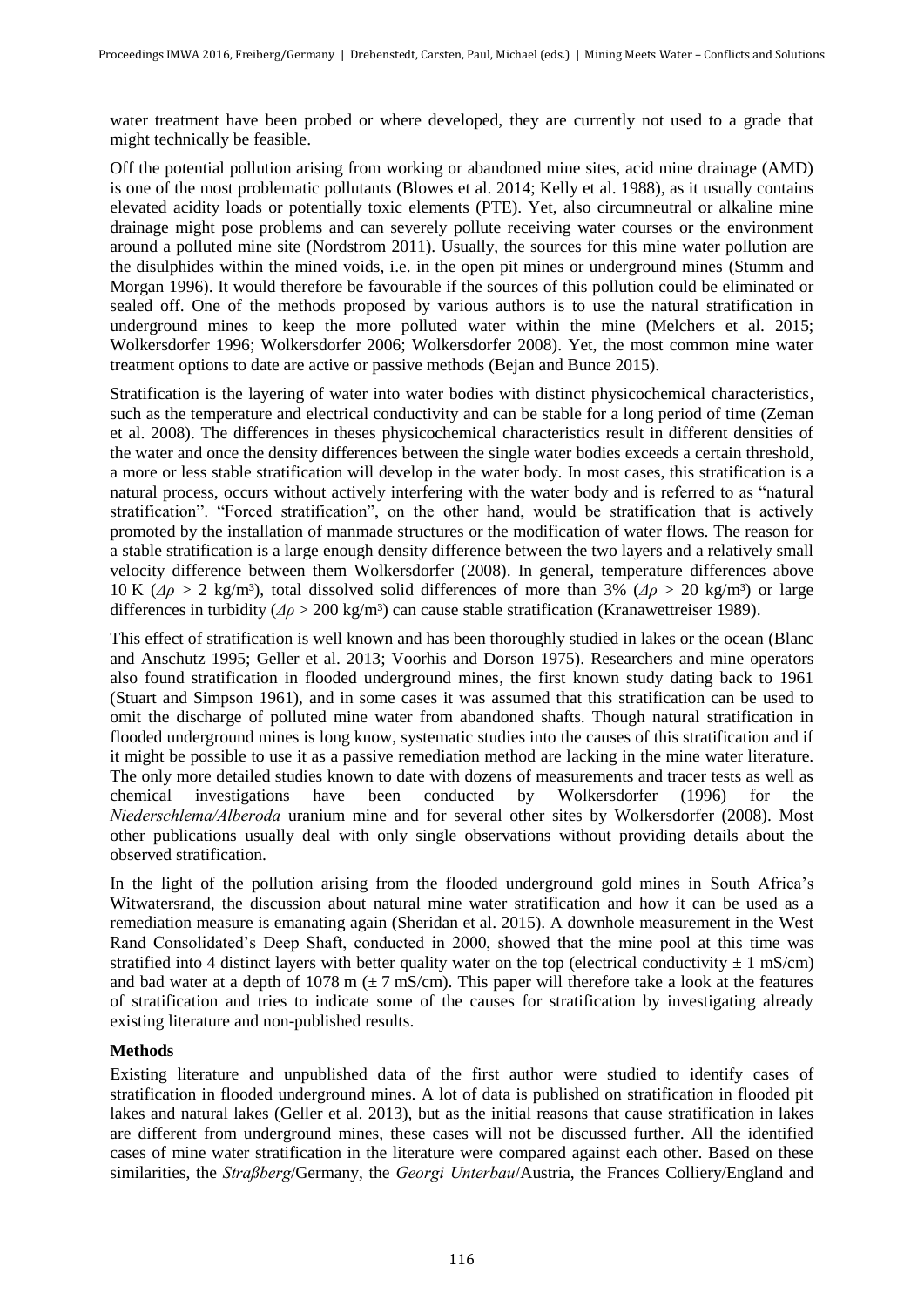the 1B Mine Pool/Canada were chosen as these are the most thoroughly investigated sites know. Currently, there is not enough data available to validate if all flooded underground mines eventually show stratification and how stable that stratification might be.

Measurements in the flooded shafts by the first author were conducted with various dippers, some only measuring the temperature, others the temperature and electrical conductivity (Spohr-Messtechnik GmbH, Germany; Solinst TLC, Canada; Heron Instruments, Canada; Ott Gmbh, Germany). In addition, continuously measuring downhole probes (Login Gommern, Germany) were used to monitor the physico-chemical parameters in flooded shafts. To identify chemical parameters of the mine water, a large number of chemical and physicochemical parameters were measured on mine water that was sampled depth dependent in various shafts.

# **Results and Discussion**

Unquestionable, one of the most extensive investigations into the stratification of flooded mine shafts was conducted at the German *Hope* salt mine with the aim of investigating the flooding of a radioactive waste disposal site (G. S. F. – Gesellschaft für Strahlen- und Umweltforschung 1985; Herbert and Sander 1987). Shafts and workings were equipped with 16 stationary monitoring stations located at 4 different working levels and physicochemical measurements with mobile downhole probes were conducted in the *Hope* and *Adolfsglück* shafts. The investigations started in 1984 and continued during the whole flooding process until 1988. Detailed physicochemical measurements and calculations resulted in an extensive database which was mainly used for interpreting seismic events, the chemical evolution of the brine and the developing stratification in the two shafts. It became obvious that water with higher temperatures and electrical conductivities, i.e. mineralization, which consequently results in higher densities collects in the lower parts of the mine. This development became obvious already during the initial stage of the flooding, but became more prominent at later stages. A comprehensive, English summary of the results is given in Wolkersdorfer (2008, 330 ff).

Another long term study of stratification in flooded mine shafts was conducted by Wolkersdorfer (1996) at the 2000 m deep Niederschlema/Alberoda, Germany uranium mine; at that time the deepest metal mine in Europa. These studies comprised of 200 physicochemical and 477 chemical studies in seven, 380 to 761 m deep mine shafts and a large scale tracer test. Water sampling and mobile downhole probes (temperature, electrical conductivity, pH, redox, water velocity) as well as dippers (temperature) were used during the investigations and a comprehensive, partly unpublished dataset was produced (the results discussed here are based on a re-examination of the dataset published together with the inaugural version of the before mentioned thesis). Without going into details, it could be shown that the deeper portions of the mine always contain water with a lower quality and that the water quality in the interconnected sections of the mine usually showed similar physicochemical and chemical properties. A total of 19 downhole redox measurements were conducted in the shafts when the on-site situation allowed lowering the probe. To protect the redox probe, continuous measurements were only possible up to a water depth of 167 m. Without exception, all measurements showed a decrease of the redox potential, with the lowest redox-potentials in the deepest parts of the shafts. Identical results were obtained by Snyder (2012), who measured redox potentials in seven shafts in Butte, Montana/USA up to 300 m water depths. These low redox potentials at the Niederschlema/Alberoda site were also connected to lower Fe<sub>tot</sub>- and U-concentrations in the mine water. As-concentrations showed a positive correlation and SO4-concentrations are not affected by the redox potential of the mine water. Based on the tracer test's results nearly the whole mine is well interconnected and the mean effective mine water velocity ranges between 1 and 20 m/min with an overall average around 1 m/min.

A large number of mostly unpublished depth dependent physico-chemical and chemical measurements were conducted at the flooded *Straßberg*/Germany fluorspar mine. These data were compiled by DMT (Rüterkamp and Meßer 2000) and are partly published in various articles (Kindermann 1998; Kindermann and Klemm 1996; Klemm and Kindermann 1996) with an English compilation in Wolkersdorfer (2008, 318 ff). This mine has four day-shafts of which three were used for man and material haulage, and the three sections of the mine are joined by two adits on the  $5<sup>th</sup>$  and  $9<sup>th</sup>$  working level. Two of these shafts (*Überhauen* 539 and *Hauptschacht*) have been easily accessible for *in-situ* measurements and showed the development of a stratification between the start of flooding in 1992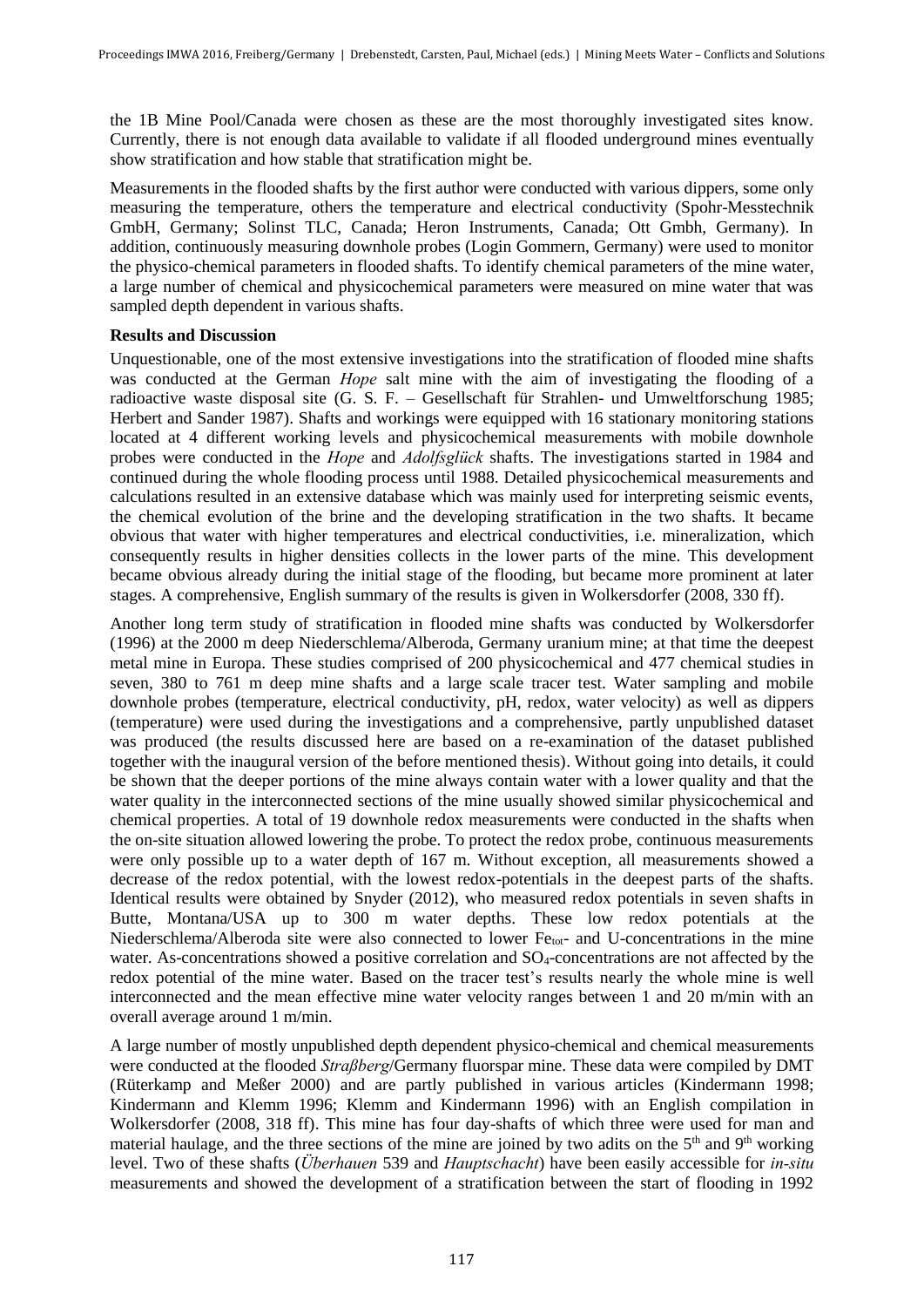and 1997 (Kindermann 1998). This stratification consisted of two layers with water of distinctive chemical characteristics: highly contaminated water in the deeper parts and less contaminated water in the shallower parts of the mine. Both layers showed a water quality improvement over time. It was therefore decided to stop pumping and treating the mine water from the *Hauptschacht* (main shaft) and construct three dewatering adits into the less contaminated upper layer. The idea was to discharge the less contaminated water into the receiving streams and treat the water only until the water quality improves even more as the less contaminated layer gets less contaminated. Yet, immediately when the three dewatering adits were completed in 1998, the stratification broke down, the discharging water quality substantially worsened and the total annual flow increased by 2 Mm<sup>3</sup>. This was caused by the fact that the newly constructed adits allowed for open convection loops, resulting in a complete mixing of the mine water pool. Eventually, a full scale mine water treatment plant was constructed and treats the polluted mine water before it is discharged in to the receiving Uhlenbach stream.

One of the main differences between the three before mentioned mines and the *Georgi Unterbau*/Austria is the fact that the latter has only one main shaft, where the mine water discharges into the 320 m long dewatering adit (Wolkersdorfer 2008, 325 ff). This blind shaft, constructed in 1900, is 100 m deep and connects to the 20, 40, 70 and 100 m levels of the mine (Pirkl 1961; Schmidegg 1953). Between 2000 and 2002, several depth dependent measurements of the temperature and electrical conductivity as well as discrete chemical measurements of the mine water were conducted. In addition, two tracer tests took place. The physico-chemical and chemical measurements identified two distinct layers of mine water with only small differences in their chemical and physicochemical properties. Though these differences resulted only in minor density differences of the mine water layers, the stratification remained consistent throughout the whole time of investigation. Yet, it was damaged instantly, when 200 kg of a NaCl tracer was injected into a small connecting blind shaft, but was naturally restored half a year later. A tracer test with a solid tracer showed no tracer from the lower layer of mine water at the point of discharge of the shaft, which also could be proven by a numerical model of the flooded mine (Unger 2002).

Nuttall et al. (2002) conducted investigations in the Frances Colliery/England. During a pump test in one of the flooded shafts, they encountered a substantial deterioration of the water quality and a scaling of the equipment within 4 hours (Croxford et al. 2004). Subsequent depth dependent measurements in the shaft identified a stratification with water of higher electrical conductivities in the lowermost parts of the shaft and water with better quality overlaying this highly contaminated mine water body. While SO<sub>4</sub>-concentrations in the upper layer were in the range of several hundred mg/L, they reached 4000 mg/L in the lower layer. This increase is accompanied by a decrease in pH from around 7 to 5. Later electrical conductivity measurements in this shaft by Wyatt et al. (2014) showed that the stratification still persisted in 2012 with electrical conductivities around 4 mS/cm in the uppermost layer and  $14 - 15$  mS/cm in the lower one. It was also observed that the redox potential increased from 50 to 150 mV during the initial phase of the pump test but decreased to 0 mV once the deep water was pumped. During the course of the pump test the mine water's redox potential increased again to 100 – 150 mV (Elliot and Younger 2007) indicating a mixing with less reducing water.

A different case compared to the before mentioned mines is the flooded 1B Mine Pool on Cape Breton Island/Canada. No single shaft exists, but a number of inaccessible inclines and adits and many boreholes into the mine water pool (Shea 2009). In 14 boreholes, the water temperature and the electrical conductivity was measured with downhole probes between 2009 and 2010 (Secka 2010). Instead of discrete depth dependant samples, mine water samples were taken after pumping clear a selection of these wells. It became obvious that a layering of the mine water exists. Part of that layering might be a result of the hydrodynamics in small diameter wells and does not represent the overall layering in the whole mine. Yet, the mine water chemistry clearly indicates that there is a stratification in the mine pool with a lower water quality in the deeper parts and a better water quality in the shallower parts of the mine pool (Chimhanda 2010). Fe $_{tot}$ -concentrations in these deeper layer can reach up to 300 mg/L while the upper layer has Fe<sub>tot</sub>-concentrations of 30 mg/L and less. No correlation of the redox potential and the contamination load could be show, which might be due to the sampling procedure.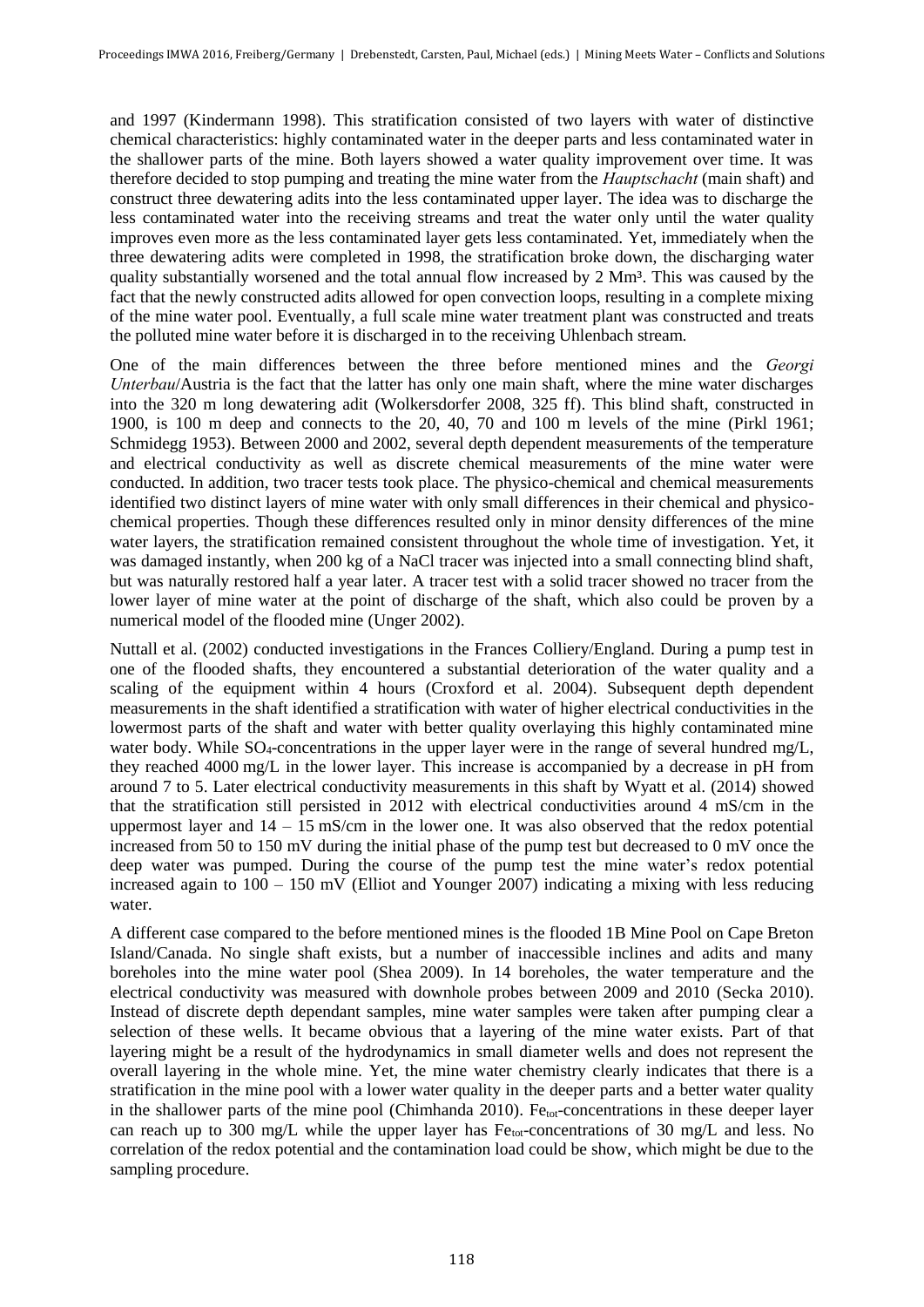#### **Conclusions**

All the above mentioned cases of stratification are a result of natural processes occurring in a flooded underground mine. In none of these mines, the mine layout was modified such as to promote the buildup of layers with different water qualities. It can therefore concluded that many mines develop a more or less stable natural stratification. In all cases discussed above, the water quality in the deeper water body of the mines is worse than the water quality in the shallower parts of the mine, which is obvious, because the fresh water infiltrating into a flooded underground mine as groundwater or surface water is usually unpolluted and has a lower density than the mine water. It therefore "floats" on top of the higher contaminated mine water which, consequently, has a higher density. Yet, the *Georgi Unterbau* case shows that mines with only one shaft develop a less stable stratification as the stratification broke down when a NaCl tracer was injected into the shaft.

As has been shown in the *Straßberg* fluorspar or the Francis Colliery mines, the stratification immediately breaks down when the water is pumped from depth or when a convection loop is allowed to build up. In the case of the Western Pool of the flooded Witwatersrand gold mines, pumping from deeper depths, as suggested by Sheridan et al. (2015), would therefore continually cause a forced flow and mixing in the deepest sections of the mine pool where the water quality is always bad. This would result in low quality, possibly acidic mine water that has to be treated until perpetuity. Yet, if the mine water is allowed to rise as high as possible, a layer with a better water quality will very likely develop on top of the less quality water. Consequently, if the water pumped from this layer does not exceed the mine water recharge, which means that no forced flow between the higher and lesser contaminated mine water is caused, it is possible to use natural stratification to lower the treatment costs of polluted mine water. More tracer tests, *in-situ* measurements in shafts and analogue mine models are necessary, to understand the detailed reasons behind building up of natural mine water stratification and how this knowledge can be used in the future to force stratification in mines.

#### **Acknowledgements**

We thank all the companies that allowed us to conduct studies in the various mines in Germany, Austria, Canada, South Africa and Finland. Funding for all or parts of these studies was provided by the German Research Council DFG, the European Union, the Canadian NSERC, the South African NRF and the Finnish TEKES (in temporal order of funding). Additional funding was provided by some of the companies where we conducted studies, namely the Wismut GmbH, BST Mansfeld, Montanwerke Brixlegg and Cape Breton Development Corporation. We also thank the numerous students since 1991 who helped to measure laboriously in flooded shafts or wells and typed in the data gathered.

#### **References**

- Bejan D, Bunce NJ (2015) Acid mine drainage: electrochemical approaches to prevention and remediation of acidity and toxic metals. J Appl Electrochem 45(12):1239-1254. doi:10.1007/s10800-015-0884-2
- Blanc G, Anschutz P (1995) New stratification in the hydrothermal brine system of the Atlantis II Deep, Red Sea. Geology 23(6):543-546
- Blowes DW, Ptacek CJ, Jambor JL, Weisener CG, Paktunc D, Gould WD, Johnson DB (2014) The Geochemistry of Acid Mine Drainage. In: Turekian HD, Holland KK (eds) Treatise on Geochemistry. 2nd edn. Elsevier, Oxford, p 131-190
- Chapman BM, Jones DR, Jung RF, Jones CJ, Kadletz O, Teague JWS (1988) Treatment and Utilisation of Hilton Mine Water. Proceedings, 3rd International Mine Water Congress, Melbourne:147-156
- Chimhanda WB (2010) Hydrogeochemical and Isotopic Investigations of the Mine Water in the 1B Mine Pool of the Sydney Coal Field, Nova Scotia, Canada. unpubl. Master Thesis Univ. Tübingen, Tübingen
- Croxford SJ, England A, Jarvis AP (2004) Application of the PHREEQC geochemical Computer Model during the Design and Operation of UK Mine Water Treatment Schemes, vol 2. University of Newcastle, Newcastle upon Tyne
- Elina AV (2009) In Situ Treatment of Acid Mine Drainage by Sulphate Reducing Bacteria. Proceedings Securing the Future 2009 & 8th ICARD, Skellefteå
- Elliot T, Younger PL (2007) Hydrochemical and isotopic tracing of mixing dynamics and water quality evolution under pumping conditions in the mine shaft of the abandoned Frances Colliery, Scotland. Appl Geochem 22(12):2834-2860. doi:10.1016/j.apgeochem.2007.07.007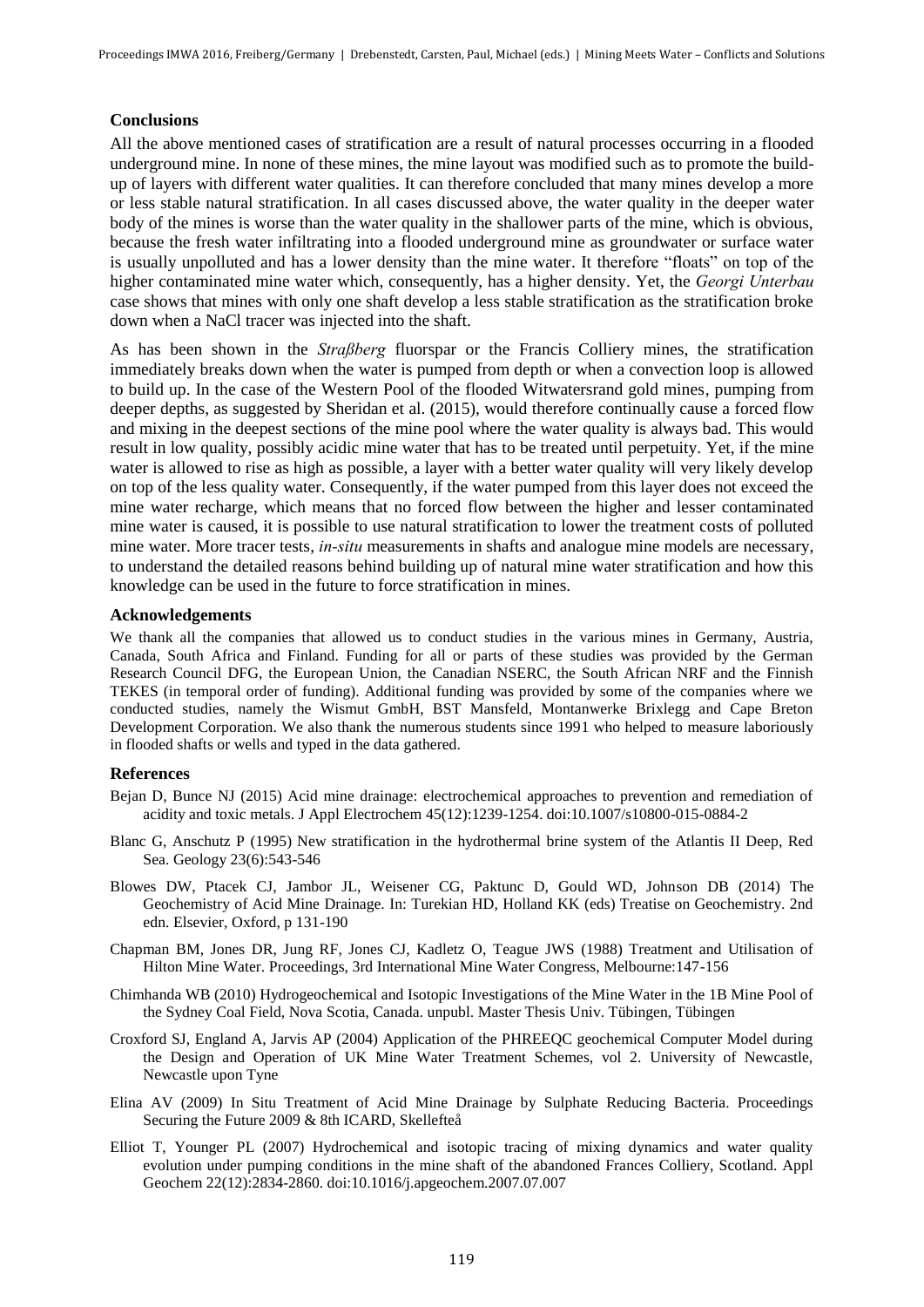- G. S. F. Gesellschaft für Strahlen- und Umweltforschung (1985) Untersuchungen endlagerrelevanter Vorgänge vor, während und nach der Flutung des Kalisalzbergwerkes Hope. 1. Bericht. gsf-Bericht 12/85:286
- Geller W, Schultze M, Kleinmann R, Wolkersdorfer C (2013) Acidic Pit Lakes The Legacy of Coal and Metal Surface Mines. Springer, Heidelberg
- Harrington J, Harrington J, Lancaster E, Gault A, Woloshyn K (2015) Bioreactor and In Situ Mine Pool Treatment Options for Cold Climate Mine Closure at Keno Hill, YT. In: Brown A, et al. (eds) Agreeing on solutions for more sustainable mine water management. Gecamin, Santiago/Chile, p 1-10 [electronic document]
- Herbert H-J, Sander W (1987) Die Flutung des Kalibergwerks Hope Ergebnisse des geochemischen Meßprogramms. Kali und Steinsalz 9(10):326-333
- Kelly M, Allison WJ, Garman AR, Symon CJ (1988) Mining and the Freshwater Environment. Elsevier Applied Science, London
- Kindermann L (1998) Kontrolle geochemischer Parameter beim Wiedereinbau von Reststoffen in ein stillgelegtes Bergwerk. Wiss Mitt 7:196-201
- Kindermann L, Klemm W (1996) Untersuchungen der provisorischen Wasseraufbereitungsanlage Straßberg der BST-Mansfeld GmbH (ehemalige Flußspatgrube Straßberg). Unveröff Bericht TU Bergakademie Feiberg:48
- Klemm W, Kindermann L (1996) Datenerfassung zur Entwicklung der Wasserqualität in der ehemalige Flußspatgrube Straßberg. Unveröff. Bericht TU Bergakademie Feiberg, Freiberg
- Kranawettreiser J (1989) Dichteströmungen, vol 2, 1st edn. VEB Verlag für Bauwesen, Berlin
- Melchers C, Coldewey WG, Goerke-Mallet P, Wesche D, Henkel L (2015) Dichteschichtungen in Flutungswasserkörpern als Beitrag zur Optimierung der langzeitigen Wasserhaltung. In: Paul M (ed) Sanierte Bergbaustandorte im Spannungsfeld zwischen Nachsorge und Nachnutzung – WISSYM 2015. Wismut GmbH, Chemnitz, p 99-106
- Nordstrom DK (2011) Mine Waters: Acidic to Circumneutral. Elements 7(6):393-398. doi:10.2113/gselements.7.6.393
- Novhe NO (2012) Evaluation of the applicability of the passive treatment for the management of polluted mine water in the Witwatersrand Goldfields, South Africa. Edith Cowan University, Bunbury
- Nuttall CA, Adams R, Younger PL (2002) Integrated hydraulic-hydrogeochemical assessment of flooded deep mine voids by test pumping at the Deerplay (Lancashire) and Frances (Fife) Colliery. Spec Publ – Geol Soc London 198:315-326
- Pirkl H (1961) Geologie des Trias-Streifens und des Schwazer Dolomits südlich des Inn zwischen Schwaz und Wörgl (Tirol). Jb Geol B-A 104(1):1-150
- Rüterkamp P, Meßer J (2000) Untersuchungen zur hydraulischen und hydrochemischen Situation in den drei Teilrevieren der gefluteten Flussspatgrube Straßberg. Deutsche Montan Technologie GmbH, Essen, p 46
- Schmidegg O (1953) Die Erzlagerstätten am Reiter Kopf und am Reiter Kogel. Schlern-Schr 101:17-25
- Secka AK (2010) Investigation of a potential Mine Water Stratification in the 1B Mine Pool. Chemical Engineering Department. Dalhousie University, Halifax, p  $vi + 15$
- Shea J (2009) Mine Water Management of Flooded Coal Mines in the Sydney Coal Field, Nova Scotia, Canada. Document Transformation Technologies, Pretoria
- Sheridan C, Bonner R, Bruyns L, Burgess J, Drake D, Harding K, Janet JP, Rumbold K, Saber N (2015) Conceptual Project on Eliminating Acid Mine Drainage (AMD) by Directed Pumping. In: Brown A, et al. (eds) Agreeing on solutions for more sustainable mine water management. Gecamin, Santiago/Chile, p 1-10 [electronic document]
- Snyder D (2012) Vertical gradients in geochemistry of flooded mine shafts in Butte, Montana. M.S., Montana Tech of The University of Montana
- Stuart WT, Simpson TA (1961) Variations of pH with depth in anthracite mine-water pools in Pennsylvania; Article 37. US Geol Surv Prof Pap 0424-B:B82-B84